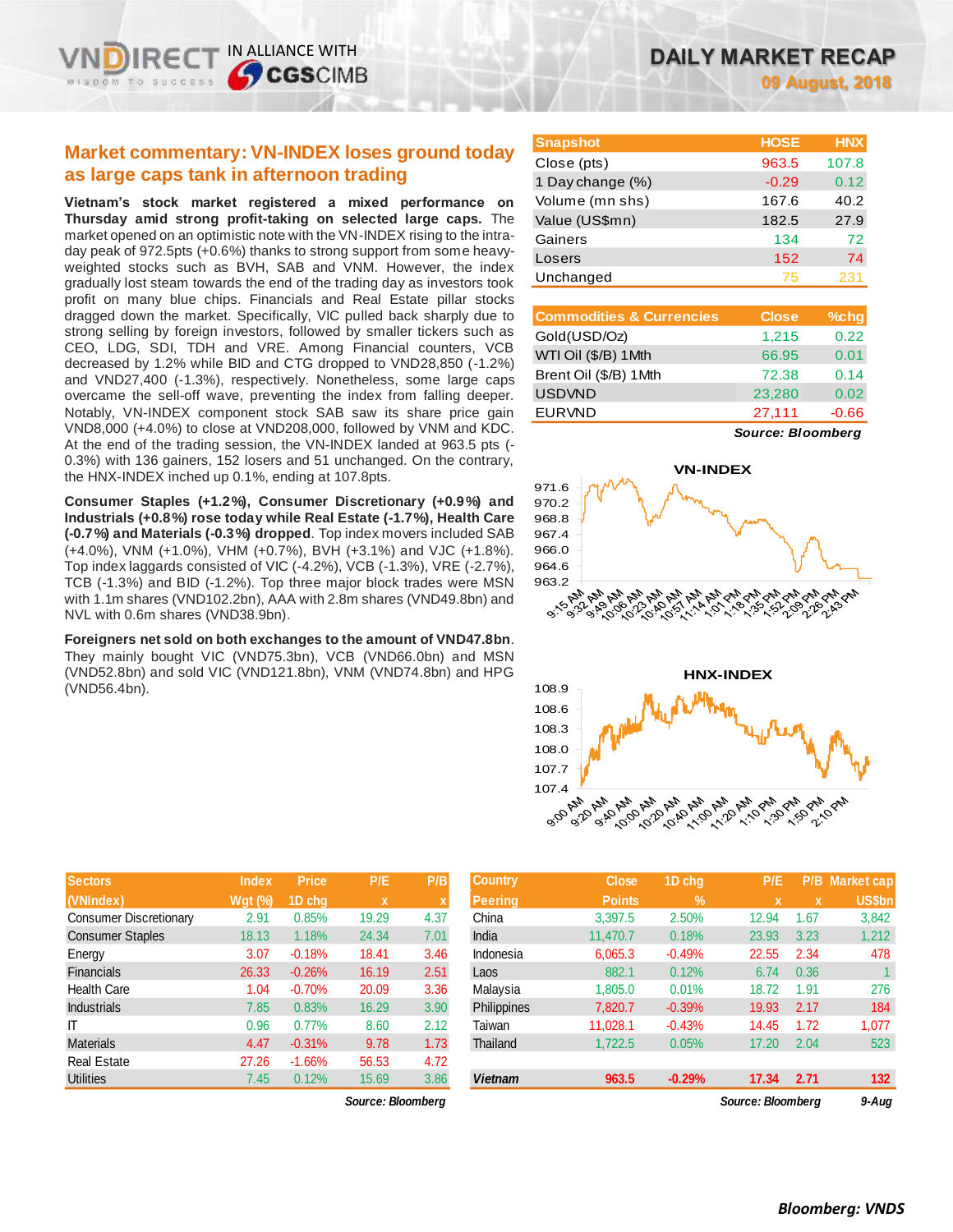## **Market News**

**Oil held a loss near a seven-week low as China vowed to retaliate against the U.S. administration's latest tariffs, raising trade tensions between the world's two biggest economies.** Futures in New York were little changed after plunging 3.2% on Wednesday. China will slap 25% duties on an additional US\$16bn worth of imports from the U.S. from Aug 23, including gasoline, diesel and other petroleum products. *(Bloomberg)*

**Local authorities in Vietnam urged to control pork prices.** The Ministry of Agriculture and Rural Development have urged local authorities to stabilise rising pork prices. Over the past two months, pork prices have increased, even reaching VND56,000 (USD2.54) per kilogram live weight, up 2.5 times compared to the same period last year. This has caused retail pork prices to increase to VND130,000-150,000 per kg in some regions. The country's current pork prices are among the highest in the world. According to Nguyen Xuan Duong, Head of the Ministry of Agriculture and Rural Development's Department for Livestock Production, last year, the price of live hogs was on the decrease, down to VND30,000 (USD1.30) per kg, the lowest for the last 10 years, following China's stoppage of Vietnamese pig imports. Following this move, many people abandoned pig breeding which led to the limited supply. High pork prices will affect the country's CPI, therefore, the Ministry of Agriculture and Rural Development have asked cities and provinces to report the number of local pigs from now to February 2019 to the government. Local authorities are also required to disseminate information about pork prices to restrict price speculation. The Ministry of Agriculture and Rural Development has sent out an advisory urging people to balance daily food consumption and use other products such as eggs or other kinds of poultry, instead of just pork. *(English.vietnamnet.vn)*

# **Coverage Universe Updates**

## **Vietcombank (VCB VN) - Update - ADD (Upside +29.7%)**

**Net interest income (NII) rose 19.1% yoy on strong loan growth.** 1H18 loan book growth reached 11.5%, higher than the 7.9% growth in deposit book over the same period. VCB's 1H18 loan growth was also higher than the system credit growth of 7.9%. 1H18 NIM was flat yoy at 2.8%. However, NIM widened 32bp qoq because in 2Q18, VCB reduced interbank lending and securities investments, thus effectively increasing the share of customer loans (which have higher yields) to total interest earning assets from 59% as of end-1Q18 to 64% as of end-2Q18.

**Robust non-interest income (non-II) growth exceeded expectations.** Non-II grew 68.4% yoy, of which Net Fee Income (NFI) rose 31.8% yoy on higher charges for services, e.g. i-banking and mobile banking. Other non-II jumped by 88.8% yoy due to 1) 91.6% yoy rise in income from trading securities as VCB took profit on bonds as bond yields fell; 2) 162.4% yoy rise in other income on better bad debt recovery; 3) c.4x jump yoy in income from divestments of long-term equity investments, of which VND418bn was one-off income from divesting Orient Commercial Joint Stock Bank (OCB, Unlisted) and Vietnam Airlines (HVN, Not rated). Sans one-off income, non-II was up 57.0% yoy.

**Asset quality improved with lower NPL and higher LLR.** 1H18 provision expense rose slightly by 7.8% yoy. VCB wrote-off VND1.4tr of bad debts in 2Q18 while there were no write-offs in 1Q18. The reported NPL ratio dipped from 1.4% at end-1Q18 to 1.2% at end-2Q18 due to write-offs. The increase in provision expense and the drop in NPL led to higher Loan Loss Reserves (LLR) of 140.6% at end-2Q18 vs. 121.4% at end-1Q18. The hike in provision expenses trailed the growth in preprovision profit (+36.3% yoy), thus pre-tax profit surged by 52.6% to VND8tr.

**We maintain our target price at VND79,500; reiterate Add.** 1H18 net profit made up 56% of our FY18F forecast. However, we deem the results largely in line given the absence of sizable extraordinary income in 2H18 and likely lower income from securities trading in 2H18 as compared to 1H18 due to a possible interest rate hike in 2H18. Our projections and target price of VND79,500 are intact. VCB now trades at a FY18F P/BV of 3.6x, lower than the 6-month historical average P/BV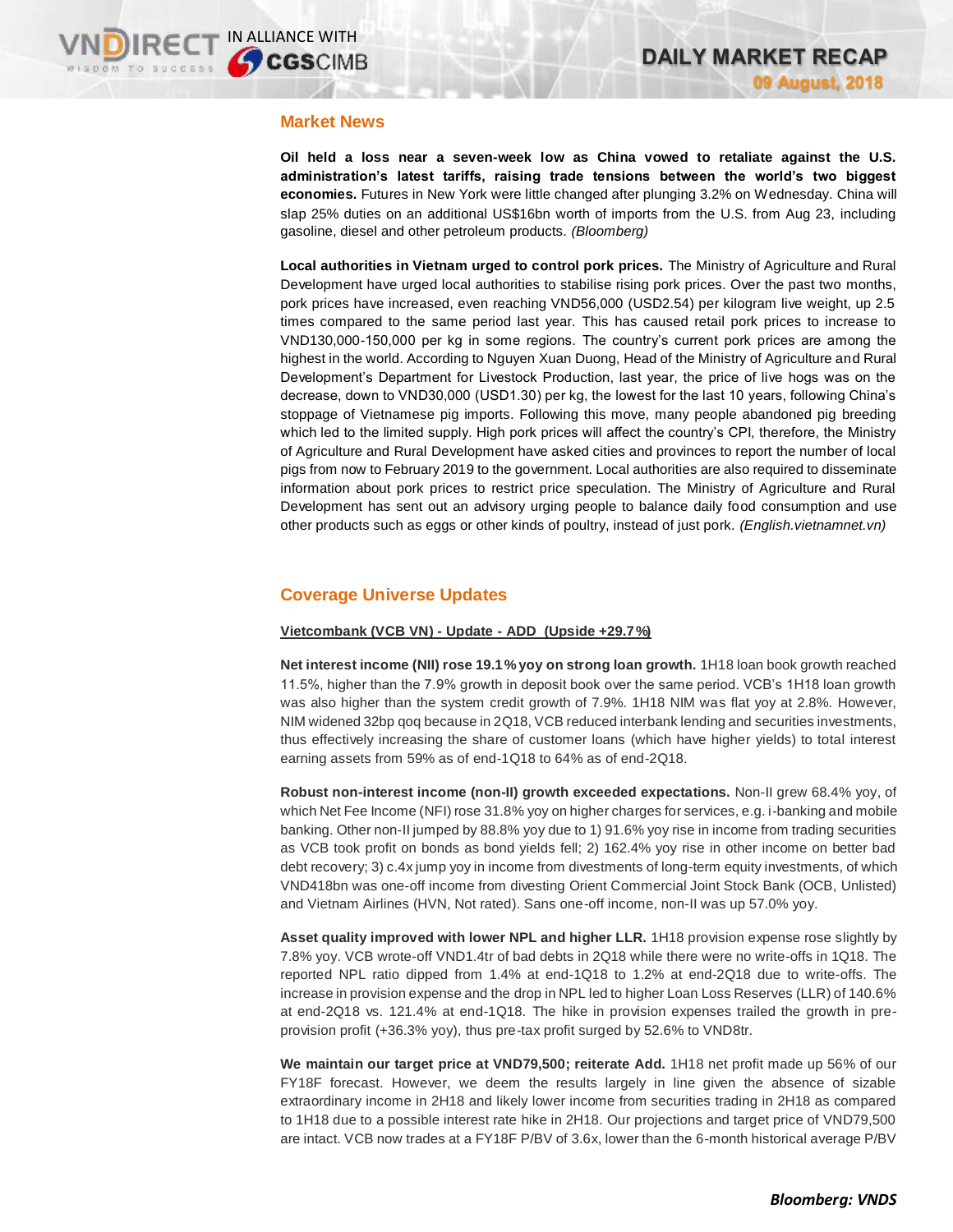

of 4.0x. We think this is a good opportunity to buy into a best-in-class Vietnamese bank with a strong earnings growth outlook.

**Re-rating catalyst and downside risks.** Re-rating catalysts include higher-than-expected fee income from a potential exclusive bancassurance deal. VCB plans to invite bids from insurers for an exclusive partnership agreement to distribute life insurance through its network, which will benefit the bank with sizeable upfront agency fees and commission on insurance sales. A downside risk to our forecast is VCB's inability to raise sufficient capital to comply with Basel II implementation in 2020, which would necessitate deceleration in loan growth. Another medium-term risk is a hawkish policy stance by the State Bank of Vietnam as VCB will then need to comply with any attempts to tighten systemwide credit growth.

*Read the full report: [HERE](https://static-02.vndirect.com.vn/uploads/prod/VCB_Update_20180809_Add.pdf)*

# **Notable Corporate Events**

**Petrovietnam Gas JSC (GAS VN) - dividend payment:** GAS announced the plan to pay 2018 cash dividend at VND2,000/share. The payment is expected in September or October 2018. *(Ndh.vn)*

*<to be continued>*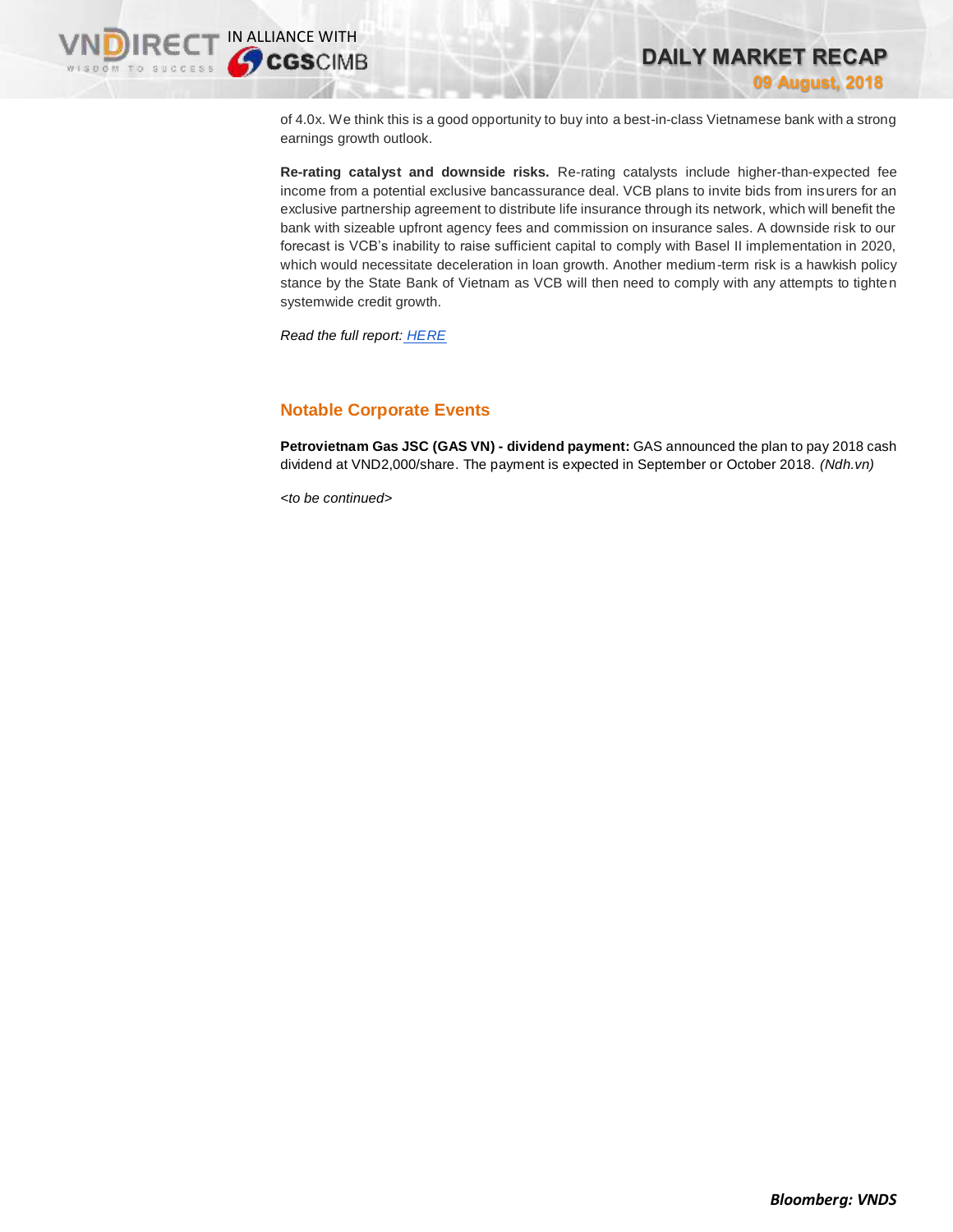# **DAILY MARKET RECAP**

**09 August, 2018**

# **COVERAGE SUMMARY**

**VNDIRECT IN ALLIANCE WITH** 

| Ticker          | <b>Close</b><br>price | Adjusted<br>target<br>price | <b>Upside</b> | Recom-<br>endation | Investment thesis summary/Update                                                                                                                                                                                                                                                                                                                                                                                                                                                                                                                                                                                                                      | Latest<br>report |
|-----------------|-----------------------|-----------------------------|---------------|--------------------|-------------------------------------------------------------------------------------------------------------------------------------------------------------------------------------------------------------------------------------------------------------------------------------------------------------------------------------------------------------------------------------------------------------------------------------------------------------------------------------------------------------------------------------------------------------------------------------------------------------------------------------------------------|------------------|
| PC <sub>1</sub> | 26,800                | 40,700                      | 51.9%         | <b>ADD</b>         | Positive outlook for 2018 with surge in revenue thanks to: (1) New<br>contribution from My Dinh Plaza II and (2) commissioning of two new<br>hydropower plants in Q4, 2017. (3) Back log of VND2,040bn at end of 2017                                                                                                                                                                                                                                                                                                                                                                                                                                 | <b>Link</b>      |
| <b>LPB</b>      | 9,500                 | 19,000                      | 100.0%        | <b>ADD</b>         | 1. Unique distribution advantage with more than 1000 PTOs across<br>country. Will be able to maintain strong credit growth thanks to good capital<br>buffer (CAR ~13%) and strong liquidity (LDR ~80%).<br>2. FY18 YE P/B cheap relative to peers.                                                                                                                                                                                                                                                                                                                                                                                                    | Link             |
| <b>VJC</b>      | 150,200               | 149,400                     | $-0.5%$       | <b>HOLD</b>        | 1. 1Q18 transport revenue reached VND6,035bn (+51.9% yoy)<br>2. In 2018, VJC will continue to expand its international network<br>3. VJC may not be able to pass on fuel costs if oil price continues to rise.<br>Moreover VJC appears to be overvalued compared to global peers which<br>are seeing multiple contraction due to rising fuel prices and looming<br>overcapacity in the APAC region                                                                                                                                                                                                                                                    | <b>Link</b>      |
| <b>NLG</b>      | 29,650                | 38,200                      | 28.8%         | ADD                | 1. NLG is well aligned with the new property market orientation. NLG<br>focuses on durable-demand products (affordable and social apartments<br>and landed properties).<br>2. FY2017 net revenue is forecasted at VND3,454 billion (+36.3% yoy) and<br>NPATMI at VND544 billion (+58% yoy). For 2018, revaluation of Hoang<br>Nam project will secure strong EAT growth. However, the share price is<br>reasonable this year.<br>3. Upside for the stock will come in 2018 as major projects are going to be<br>executed.                                                                                                                             | Link             |
| <b>ACV</b>      | 88,000                | 112,000                     | 27.3%         | <b>ADD</b>         | 1. Likely beneficiary of air passenger boom over the next decade<br>2. MOT's divestment of ACV stake to be a significant catalyst<br>3. Higher return on capital justifies higher valuation                                                                                                                                                                                                                                                                                                                                                                                                                                                           | <b>Link</b>      |
| <b>DPM</b>      | 18,100                | 15,600                      | $-13.8%$      | <b>REDUCE</b>      | 1. High exposure to oil prices (forecasted to average US\$70/bbl in 2018)<br>implies potential further contraction in margins.<br>2. High depreciation burden leads to expected losses for the NPK - NH3<br>expansion project in 2018-2019. This project will only contribute to profits<br>from 2020 onwards as the plants reach full capacity.<br>3. Short to medium term catalysts include a pending change in VAT policy<br>(which would improve gross margin by 3-4% pts) and the acceleration of<br>PVN's divestment process in 2018.                                                                                                           | Link             |
| <b>QNS</b>      | 41,000                | 54,600                      | 33.2%         | <b>ADD</b>         | 1. Soymilk segment is the main growth driver and expected to regain<br>momentum in 2018 with new products.<br>2. Sugarcane prices should temper this year, cushioning some of the<br>impact of falling sugar price. This should protect sugar segment's GPM to<br>further squeeze.<br>3. We recommends an ADD rating for QNS as the increasing profitability<br>contribution from soymilk segment should help QNS close its valuation gap<br>with pure-play consumer stocks.                                                                                                                                                                          | <b>Link</b>      |
| <b>LTG</b>      | 38,600                | 66,270                      | 71.7%         | ADD                | 1. Booming rice exports to China and Philippines should boost Agrifood<br>sales.<br>2. For 2018, we expect a 7.1% growth in top line to touch VND8,781bn and<br>a 18.4% growth in bottom line to touch VND517bn.                                                                                                                                                                                                                                                                                                                                                                                                                                      | Link             |
| <b>VCB</b>      | 61,300                | 79,500                      | 29.7%         | <b>ADD</b>         | 1. VCB is a well-regarded state-owned commercial bank (SOCB) with an<br>extensive network, a critical role in Vietnam's national payment system and<br>leading card issuer.<br>2. Its strong deposit franchise and large client base would support a gradual<br>shift in loan mix to higher-yield segments such as personal lending, in our<br>view.<br>3. Its asset quality is best in class, with well-controlled NPLs and a high<br>provisioning buffer (NPL of 1.1%, loan loss reserve ratio, LLR, of 131% at<br>end- $FY17$ ).<br>4. We project an enviable net profit CAGR of 17.7% over FY18-20F, with<br>ROE improving to 20.1% by end-FY20F. | Link             |
| MBB             | 23,150                | 33,400                      | 44.3%         | ADD                | 1. MBB is looking to push fee income through bancassurance and<br>internet/mobile banking.<br>2. High loan growth to be supported by sufficient capital and funding.<br>3. MBB still trades at a discount to peers.                                                                                                                                                                                                                                                                                                                                                                                                                                   | Link             |
| <b>VSC</b>      | 40,300                | 53,400                      | 32.5%         | ADD                | 1. VSC will boost VGP capacity by a third to 800,000 TEU by 2019 through<br>the additional of a new quay crane and a back-end logistics center which is<br>75% complete at the moment.<br>2. 2018 net profit expected to soar to VND360bn (+34.8% YoY).<br>3. Valuation is attractive due to the foreign investors' sell off over the last<br>few weeks. VSC is currently trading at 12M EV/EBITDA 5.6x, well below<br>the peer average of 6.7x.                                                                                                                                                                                                      | Link             |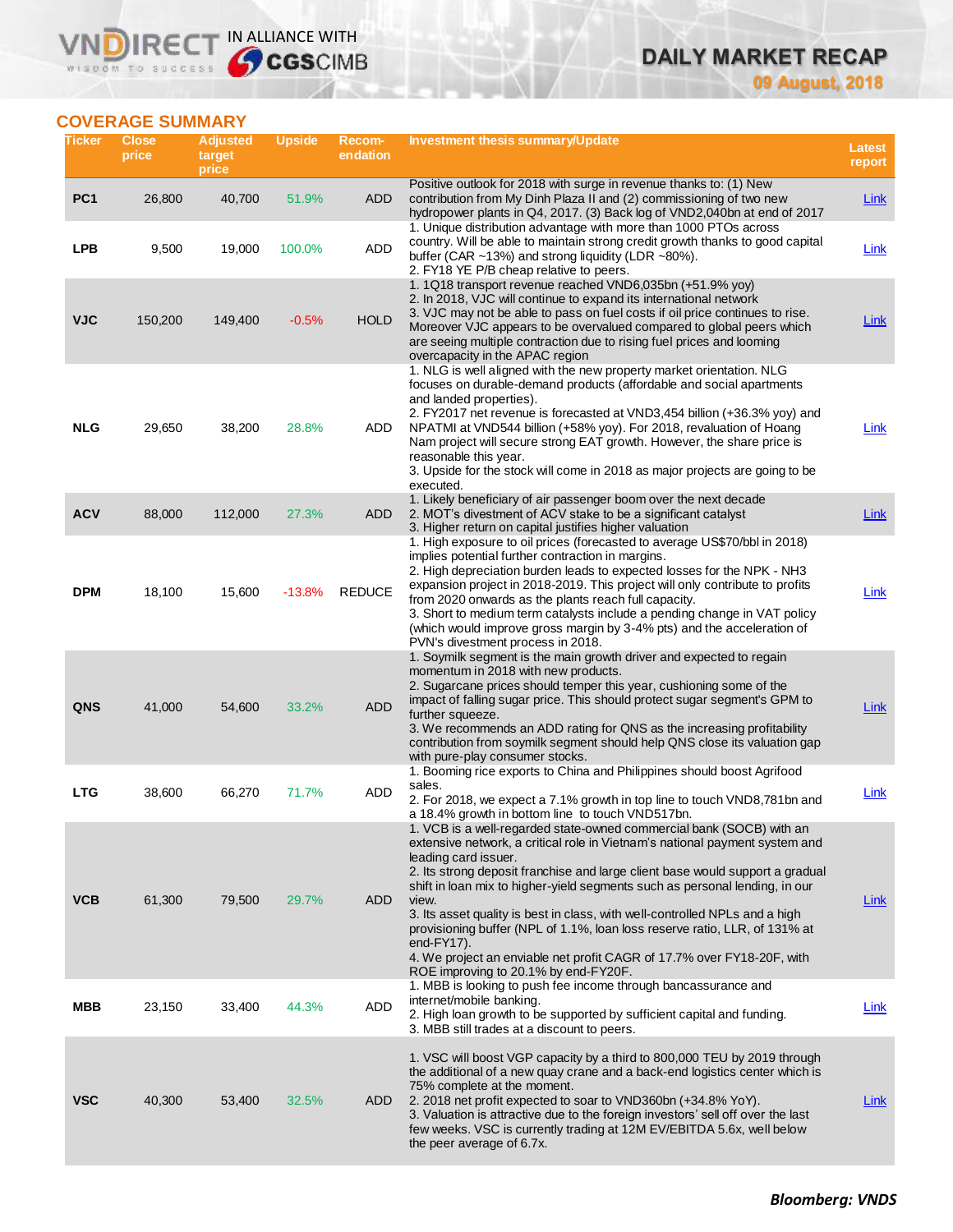# **DAILY MARKET RECAP**

**09 August, 2018**

| Ticker     | Close<br>price | <b>Adjusted</b><br>target<br>price | <b>Upside</b> | Recom-<br>endation | Investment thesis summary/Update                                                                                                                                                                                                                                                                                                                                                                                                                                                                                                                                                                                  | <b>Latest</b><br>report |
|------------|----------------|------------------------------------|---------------|--------------------|-------------------------------------------------------------------------------------------------------------------------------------------------------------------------------------------------------------------------------------------------------------------------------------------------------------------------------------------------------------------------------------------------------------------------------------------------------------------------------------------------------------------------------------------------------------------------------------------------------------------|-------------------------|
| <b>VPB</b> | 26,900         | 36,700                             | 36.4%         | <b>ADD</b>         | 1. VPB delivered ROA of 1.9% and ROE of 24.8% in FY16, the highest<br>returns-on-capital among local peers and impressive even in a regional<br>context.<br>2. FY16 NIM of 7.7% was driven by a shift in loan mix towards higher<br>yielding segments, such as consumer finance, retail, household and micro-<br>SME loans.<br>3. Strong topline growth in FY14-16, complemented by an improvement in<br>operational efficiency on continued investments into technology.<br>4. We expect strong earnings growth in FY17-20F with forecasted net profit<br>CAGR of 25.6% and sustained high average ROE of 22.7%. | Link                    |
| <b>TCM</b> | 20,100         | 22,500                             | 11.9%         | <b>HOLD</b>        | 1. High property value offsets the lack of foreign room.<br>2. Core segments to perform moderately well in 2018.<br>3. We expect that FY18 core-earnings to grow by a robust 45%.                                                                                                                                                                                                                                                                                                                                                                                                                                 | <b>Link</b>             |
| <b>HPG</b> | 36,550         | 47,800                             | 30.8%         | <b>ADD</b>         | 1. Expect higher construction steel consumption across Vietnam in 2018F<br>2. Ability to sustain and even consolidate its leading market position<br>3. Margin expansion from rising steel prices & soft raw material prices<br>4. HPG's long-steel capacity to double over the next 12 months                                                                                                                                                                                                                                                                                                                    | Link                    |
| <b>PVT</b> | 17,200         | 29,900                             | 73.8%         | <b>ADD</b>         | 1. PVT has a chartering profile skewed towards fixed rates, which offers<br>protection against the current low-rate environment, while providing<br>potential upside for recovery.<br>2. PVT has the largest tanker fleet and LPG fleet among Vietnam carriers,<br>and is able to ride on growing demand for fossil fuels and LPG from the civil<br>and industrial sectors.<br>3. The company plans to upsize and rejuvenate its fleet over the next few<br>years to respond to Vietnam's increasing refinery capacity and growing<br>demand for LPG.                                                             | Link                    |
| <b>STK</b> | 14,400         | 27,600                             | 91.7%         | <b>ADD</b>         | 1. STK is currently the Vietnam's 2nd largest polyester yarn manufacturer,<br>accounting for 28% of the country's total polyester yarn exports.<br>2. Unmet domestic demand and growing demand from export markets,<br>driven by recent trade agreements.<br>3. However, fierce competition from Chinese yarn, as well as input price<br>volatility present downside risks.                                                                                                                                                                                                                                       | Link                    |
| <b>IDI</b> | 11,650         | 26,600                             | 128.3%        | <b>ADD</b>         | 1. IDI has gradually risen to become one of the most promising Vietnamese<br>pangasius exporters. The firm has endured multiple downturns in the<br>industry, demonstrating its resilience and good management quality. The<br>share price, however, is volatile.<br>2. We expect that pangasius exports will grow strongly in 2018.<br>3. Fish feed segment and fishmeal/fish fat segment will see strong growth<br>in 2018<br>4. IDI will continue to increase its capacity to support growth over the next<br>2-3 years.<br>5. High dividend yield and attractive valuation                                    | Link                    |
| AAA        | 16,750         | 25,300                             | 51.0%         | ADD                | 1. AAA is the largest plastic packaging manufacturer and exporter in South<br>East Asia, with current production capacity of 8,000 tonnes/month.<br>2. AAA will be able to capture market share globally in countries such as<br>Japan, as well as the U.S and EU in coming years.<br>3. AAA aims to expand its production and adopt effective cost controls.<br>4. Positive outlook for AAA in 2018.<br>5. AAA's valuation is attractive in light of its strong revenue growth and<br>improving profitability.                                                                                                   | Link                    |

**VNDIRECT IN ALLIANCE WITH**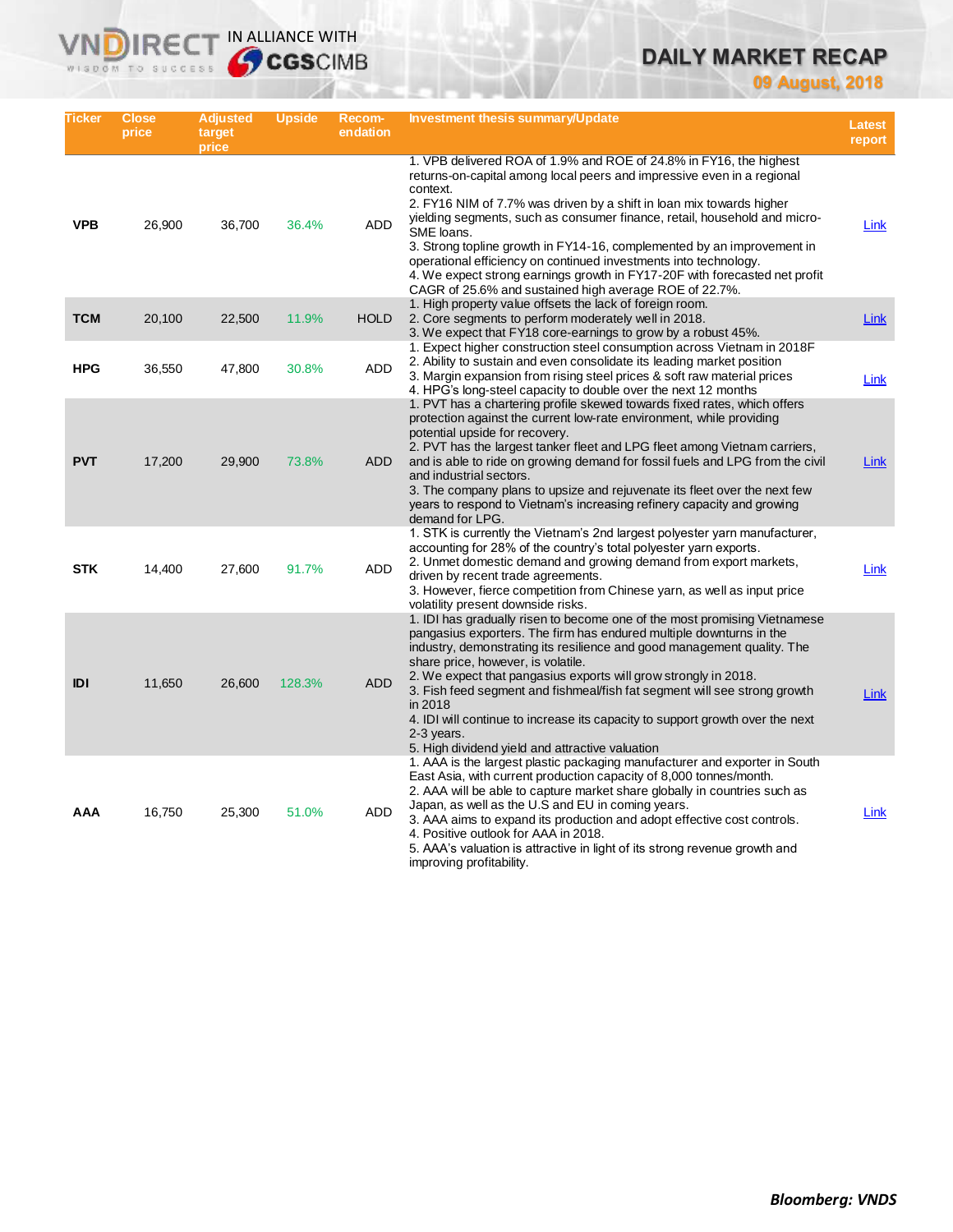## **MARKET MOVEMENTS**

WISDOM TO SUCCESS

וחו

**IRE** 

| <b>HOSE</b>        |        |       |      |        |              |
|--------------------|--------|-------|------|--------|--------------|
| <b>Top gainers</b> |        |       |      |        | <b>VND</b>   |
| <b>Ticker</b>      | Last   | Cha   | %chq | Vol.   | <b>Index</b> |
|                    | Price  |       |      |        | impact       |
| TLG                | 93,300 | 6,100 | 7.00 | 6,230  | 0.096        |
| <b>DAT</b>         | 16,150 | 1,050 | 6.95 | 20     | 0.014        |
| <b>TGG</b>         | 22,100 | 1,433 | 6.94 | 58,100 | 0.012        |
| <b>HAS</b>         | 8,020  | 520   | 6.93 | 5,100  | 0.001        |
| BTT                | 36,250 | 2,350 | 6.93 | 50     | 0.010        |

IN ALLIANCE WITH

| <b>VND</b>           |
|----------------------|
| Vol.<br><b>Index</b> |
| impact               |
| 0.000<br>3.400       |
| 0.000<br>41,500      |
| 0.000<br>100         |
| 0.000<br>130.900     |
| 170,900<br>0.000     |
|                      |

| <b>Top losers</b> |              |          |         |         | <b>VND</b>   |
|-------------------|--------------|----------|---------|---------|--------------|
| <b>Ticker</b>     | Last         | Cha      | $%$ chq | Vol.    | <b>Index</b> |
|                   | <b>Price</b> |          |         |         | impact       |
| VMD               | 19.550       | $-1,450$ | $-6.9$  | 610     | $-0.007$     |
| <b>COM</b>        | 55.500       | $-4,100$ | $-6.9$  | 80      | $-0.018$     |
| <b>CMT</b>        | 8,130        | $-600$   | $-6.9$  | 18.850  | $-0.001$     |
| <b>HCD</b>        | 11,750       | $-850$   | $-6.8$  | 900,230 | $-0.007$     |
| HOT               | 27,900       | $-2,000$ | $-6.7$  | 1,430   | $-0.005$     |

| <b>VND</b><br><b>Top index movers</b> |              |       |         |         |              |  |  |
|---------------------------------------|--------------|-------|---------|---------|--------------|--|--|
| <b>Ticker</b>                         | Last         | Cha   | $%$ chq | Vol.    | <b>Index</b> |  |  |
|                                       | <b>Price</b> |       |         |         | impact       |  |  |
| <b>SAB</b>                            | 208,000      | 8,000 | 4.0     | 134.190 | 1.599        |  |  |
| <b>VNM</b>                            | 157,000      | 1,500 | 1.0     | 770.210 | 0.679        |  |  |
| VHM                                   | 108,700      | 700   | 0.7     | 285,670 | 0.585        |  |  |
| <b>BVH</b>                            | 82,000       | 2,500 | 3.1     | 173.410 | 0.546        |  |  |
| <b>VJC</b>                            | 150,200      | 2,700 | 1.8     | 819,990 | 0.456        |  |  |

| <b>Top index laggers</b> |              |          |         |         |          |  |  |
|--------------------------|--------------|----------|---------|---------|----------|--|--|
| <b>Ticker</b>            | Last         | Cha      | $%$ chq | Vol.    | Index    |  |  |
|                          | <b>Price</b> |          |         |         | impact   |  |  |
| VIC                      | 104,200      | $-4,600$ | $-4.2$  | 2.82MLN | $-4.576$ |  |  |
| <b>VCB</b>               | 61,300       | $-800$   | $-1.3$  | 2.51MLN | $-0.897$ |  |  |
| <b>VRE</b>               | 41,000       | $-1,150$ | $-2.7$  | 1.38MLN | $-0.681$ |  |  |
| <b>TCB</b>               | 27,400       | $-350$   | $-1.3$  | 2.34MLN | $-0.381$ |  |  |
| <b>BID</b>               | 28,850       | $-350$   | $-1.2$  | 3.44MLN | $-0.373$ |  |  |

|               | <b>Top active volume</b> |        |         |                 | <b>VND</b>   |
|---------------|--------------------------|--------|---------|-----------------|--------------|
| <b>Ticker</b> | Last                     | Cha    | $%$ chq | Vol.            | <b>Index</b> |
|               | <b>Price</b>             |        |         |                 | impact       |
| <b>FLC</b>    | 6,080                    | $-10$  |         | $-0.2$ 10.34MLN | $-0.002$     |
| <b>STB</b>    | 11,300                   | -50    | $-0.4$  | 8.04MLN         | $-0.029$     |
| <b>VPB</b>    | 26,900                   | 300    | 1.1     | 7.32MLN         | 0.227        |
| <b>CTG</b>    | 24,050                   | 100    | 0.4     | 7.03MLN         | 0.116        |
| <b>MBB</b>    | 23,150                   | $-150$ | $-0.6$  | 6.67MLN         | $-0.101$     |

| <b>Top losers</b> |              |          |         |         | <b>VND</b>   | <b>Top losers</b> |              |          |         |        | <b>VND</b>   |
|-------------------|--------------|----------|---------|---------|--------------|-------------------|--------------|----------|---------|--------|--------------|
| Ticker            | Last         | Chg      | $%$ chq | Vol.    | <b>Index</b> | Ticker            | Last         | Chg      | $%$ chq | Vol.   | <b>Index</b> |
|                   | <b>Price</b> |          |         |         | impact       |                   | <b>Price</b> |          |         |        | impact       |
| VMD               | 19.550       | $-1.450$ | $-6.9$  | 610     | $-0.007$     | <b>SDC</b>        | 13.500       | $-1.500$ | $-10.0$ | 100    | 0.000        |
| COM               | 55,500       | $-4,100$ | $-6.9$  | 80      | $-0.018$     | <b>VNF</b>        | 45,000       | $-5,000$ | $-10.0$ | 21,300 | 0.000        |
| CMT               | 8,130        | $-600$   | $-6.9$  | 18.850  | $-0.001$     | TV3               | 43,500       | -4.800   | $-9.9$  | 500    | 0.000        |
| HCD               | 11.750       | $-850$   | $-6.8$  | 900.230 | $-0.007$     | <b>PCG</b>        | 20,300       | $-2.200$ | $-9.8$  | 500    | 0.000        |
| нот               | 27,900       | $-2,000$ | $-6.7$  | 1,430   | $-0.005$     | <b>HCT</b>        | 22,300       | $-2,400$ | $-9.7$  | 100    | 0.000        |

| <b>Top index movers</b> |              |       |         |         | <b>VND</b> | Top index movers |              |        |      |         | <b>VND</b> |
|-------------------------|--------------|-------|---------|---------|------------|------------------|--------------|--------|------|---------|------------|
| Ticker                  | Last         | Chg   | $%$ chq | Vol.    | Index      | <b>Ticker</b>    | Last         | Chg    | %chq | Vol.    | Index      |
|                         | <b>Price</b> |       |         |         | impact     |                  | <b>Price</b> |        |      |         | impact     |
| <b>SAB</b>              | 208,000      | 8.000 | 4.0     | 134.190 | 1.599      | <b>ACB</b>       | 36,800       | 100    | 0.3  | 6.02MLN | 0.109      |
| <b>VNM</b>              | 157,000      | 1,500 | 1.0     | 770.210 | 0.679      | <b>DGL</b>       | 39,200       | 1,400  | 3.7  | 120,000 | 0.071      |
| VHM                     | 108.700      | 700   | 0.7     | 285,670 | 0.585      | DL1              | 36,000       | 1.000  | 2.9  | 2.900   | 0.052      |
| <b>BVH</b>              | 82,000       | 2,500 | 3.1     | 173,410 | 0.546      | <b>NTP</b>       | 45.400       | 1,400  | 3.2  | 5,300   | 0.038      |
| VJC                     | 150.200      | 2,700 | 1.8     | 819.990 | 0.456      | PTI              | 19,600       | 600. ا | 8.9  | 5.100   | 0.033      |

|            | <b>Top index laggers</b> |          |         |         | <b>VND</b> | Top index laggers |              |          |        |         | <b>VND</b>   |
|------------|--------------------------|----------|---------|---------|------------|-------------------|--------------|----------|--------|---------|--------------|
| Ticker     | Last                     | Chg      | $%$ chq | Vol.    | Index      | Ticker            | Last         | Chg      | %chq   | Vol.    | <b>Index</b> |
|            | <b>Price</b>             |          |         |         | impact     |                   | <b>Price</b> |          |        |         | impact       |
| VIC        | 104.200                  | $-4.600$ | $-4.2$  | 2.82MLN | $-4.576$   | VGC               | 16.700       | $-150$   | $-6.2$ | 1.12MLN | $-0.227$     |
| <b>VCB</b> | 61.300                   | $-800$   | $-1.3$  | 2.51MLN | $-0.897$   | <b>PVS</b>        | 19,800       | $-300$   | $-1.5$ | 8.86MLN | $-0.069$     |
| VRE        | 41.000                   | $-1.150$ | $-2.7$  | 1.38MLN | $-0.681$   | <b>HUT</b>        | 5.100        | $-100$   | $-1.9$ | 1.33MLN | $-0.018$     |
| TCB        | 27,400                   | $-350$   | $-1.3$  | 2.34MLN | $-0.381$   | TV <sub>3</sub>   | 43,500       | $-4.800$ | $-9.9$ | 500     | $-0.016$     |
| BID        | 28.850                   | $-350$   | $-1.2$  | 3.44MLN | $-0.373$   | <b>HHP</b>        | 13.600       | $-1.400$ | $-9.3$ | 478.300 | $-0.011$     |

|            | <b>Top active volume</b> |        |               |                 | <b>VND</b> | <b>Top active volume</b> |              |        |        |         | <b>VND</b>   |
|------------|--------------------------|--------|---------------|-----------------|------------|--------------------------|--------------|--------|--------|---------|--------------|
| Ticker     | Last                     | Chg    | $%$ chq       | Vol.            | Index      | <b>Ticker</b>            | Last         | Chg    | %chq   | Vol.    | <b>Index</b> |
|            | <b>Price</b>             |        |               |                 | impact     |                          | <b>Price</b> |        |        |         | impact       |
| <b>FLC</b> | 6.080                    | $-10$  |               | $-0.2$ 10.34MLN | $-0.002$   | <b>PVS</b>               | 19.800       | $-300$ | $-1.5$ | 8.86MLN | 0.000        |
| <b>STB</b> | 11.300                   | $-50$  | $-0.4$        | 8.04MLN         | $-0.029$   | <b>SHB</b>               | 8.100        | 0      | 0.0    | 6.28MLN | 0.000        |
| <b>VPB</b> | 26,900                   | 300    | 1.1           | 7.32MLN         | 0.227      | <b>ACB</b>               | 36,800       | 100    | 0.3    | 6.02MLN | 0.000        |
| <b>CTG</b> | 24.050                   | 100    | $0.4^{\circ}$ | 7.03MLN         | 0.116      | <b>MST</b>               | 5.500        | $-100$ | $-1.8$ | 1.65MLN | 0.000        |
| MBB        | 23,150                   | $-150$ | $-0.6$        | 6.67MLN         | $-0.101$   | <b>SHS</b>               | 14,600       | 300    | 2.1    | .58MLN  | 0.000        |
|            |                          |        |               |                 |            |                          |              |        |        |         |              |

*9 Aug Source: Bloomberg*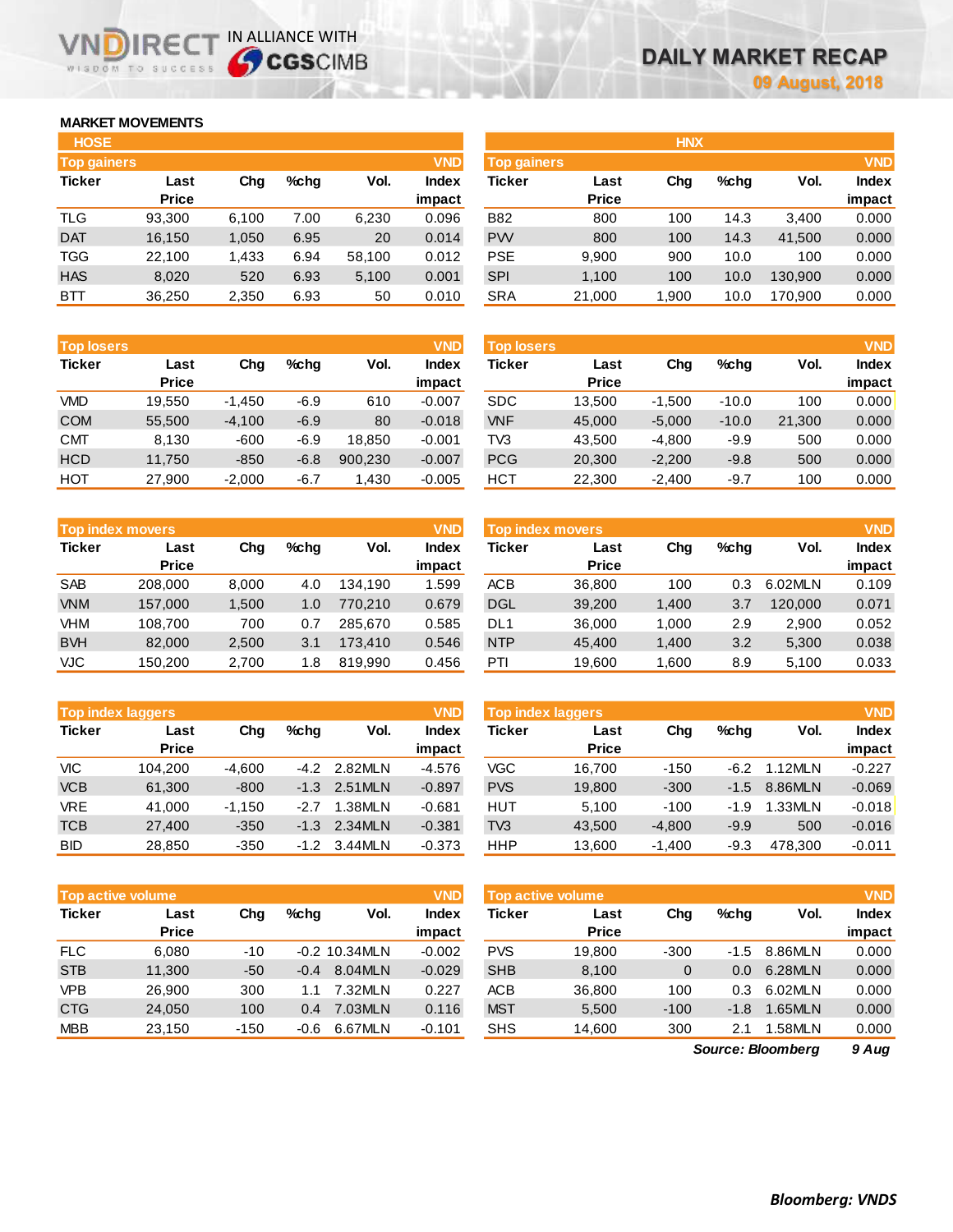## **FOREIGN ACTIVITIES**

WISDOM TO SUCCESS

**VNDIRECT IN ALLIANCE WITH** 

| Volume (Mn'shs)       | <b>HOSE</b> | d/d     | <b>HNX</b> | d/d    | Value (VND'bn)        | <b>HOSE</b> | d/d      | <b>HNX</b> | d/d    |
|-----------------------|-------------|---------|------------|--------|-----------------------|-------------|----------|------------|--------|
| <b>BUY</b>            | 11.4        | 5.2%    | 1.9        | 234.9% | <b>BUY</b>            | 558.0       | 15.6%    | 29.9       | 209.0% |
| % of market           | 6.9%        |         | 4.7%       |        | % of market           | 13.3%       |          | 4.6%       |        |
| <b>SELL</b>           | 11.6        | $-5.4%$ | 1.9        | 57.7%  | SELL                  | 603.8       | $-7.4\%$ | 31.9       | 87.9%  |
| % of market           | 7.0%        |         | 4.6%       |        | % of market           | 14.4%       |          | 4.9%       |        |
| <b>NET BUY (SELL)</b> | (0.17)      |         | 0.0        |        | <b>NET BUY (SELL)</b> | (45.8)      |          | (2.0)      |        |

*Source: HSX, HNX*



# **Foreign net buy/sell (30 days) in VND'bn**

### **2018 ACCUMULATION**

| Volume (MIn'shs)                          | <b>HOSE</b> | % of 2017 |        | HNX % of 2017 | Value (VND'bn)        |           | HOSE % of 2017 |         | HNX % of 2017 |
|-------------------------------------------|-------------|-----------|--------|---------------|-----------------------|-----------|----------------|---------|---------------|
| <b>BUY</b>                                | 3.119.8     | 88.0%     | 319.1  | 79.6%         | <b>BUY</b>            | 182.184.5 | 107.8%         | 5.961.0 | 71.5%         |
| % of market                               | 10.1%       |           | 3.8%   |               | % of market           | 20.1%     |                | 3.6%    |               |
| <b>SELL</b>                               | 2,866.5     | 88.0%     | 344.1  | 84.5%         | <b>SELL</b>           | 152.172.8 | 105.3%         | 6.741.9 | 78.3%         |
| % of market                               | 9.3%        |           | 4.0%   |               | % of market           | 16.8%     |                | 4.0%    |               |
| <b>NET BUY (SELL)</b><br>Source: HSX, HNX | 253.3       |           | (24.9) |               | <b>NET BUY (SELL)</b> | 30,012    |                | (780.9) |               |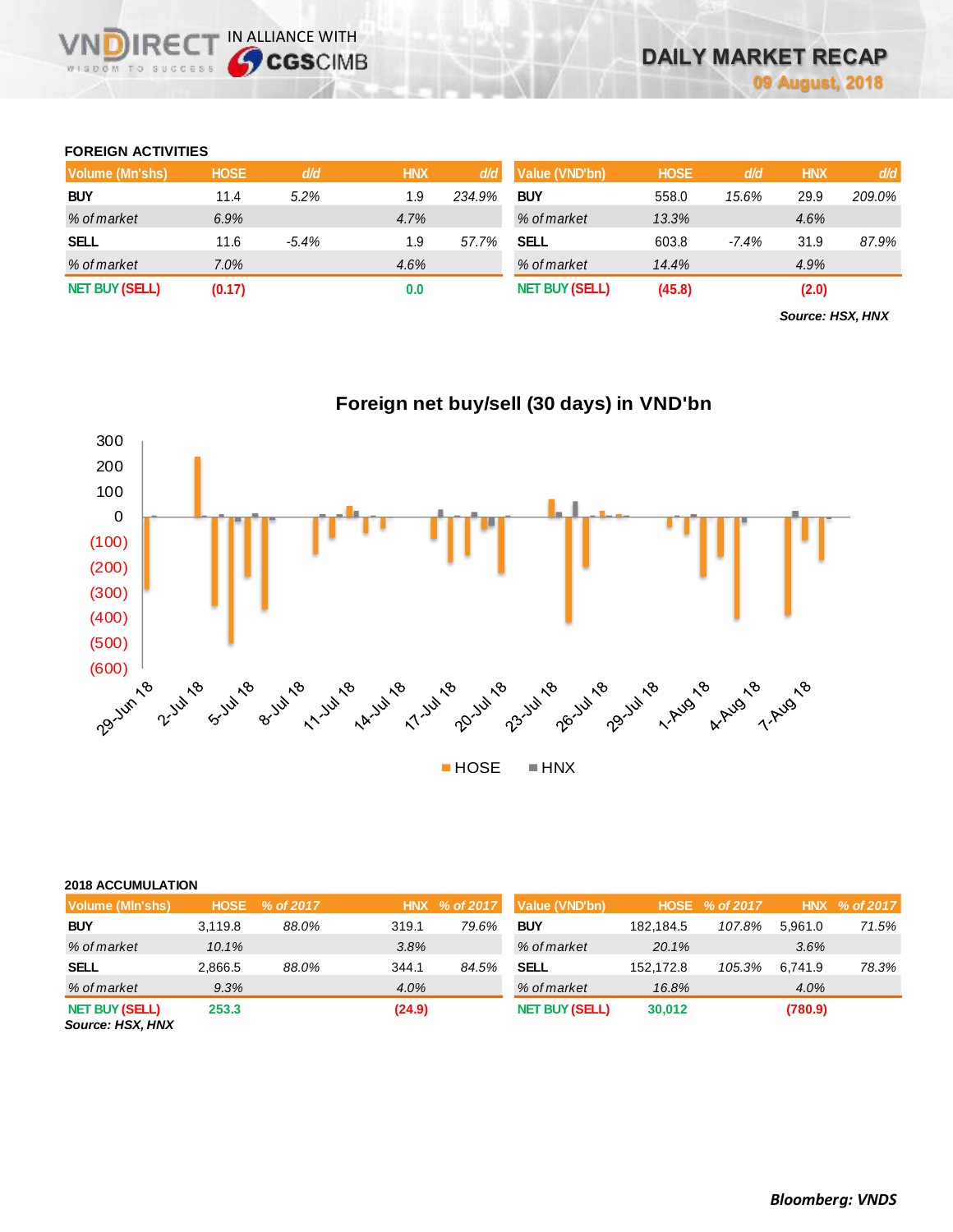## **FOREIGN ACTIVITIES**

WISDOM TO SUCCESS

**VNDIRECT IN ALLIANCE WITH** 

|               |                               | <b>HOSE</b> |         |       |                 |            |                               | <b>HNX</b>  |          |       |                 |
|---------------|-------------------------------|-------------|---------|-------|-----------------|------------|-------------------------------|-------------|----------|-------|-----------------|
|               | Top buy by foreigners (value) |             |         |       | <b>VND'bn</b>   |            | Top buy by foreigners (value) |             |          |       | <b>VND'bn</b>   |
| <b>Ticker</b> | Last<br><b>Price</b>          | Chg         | $%$ chg | Value | Index<br>impact | Ticker     | Last<br><b>Price</b>          | Chg         | %chg     | Value | Index<br>impact |
| VIC           | 104.200                       | $-4,600$    | $-4.23$ | 75.3  | $-4.576$        | <b>PVS</b> | 19.800                        | $-300$      | $-1.49$  | 20.7  | 0.000           |
| <b>VCB</b>    | 61,300                        | $-800$      | $-1.29$ | 66.0  | $-0.897$        | <b>SHB</b> | 8,100                         | $\mathbf 0$ | 0.00     | 3.4   | 0.000           |
| <b>MSN</b>    | 89,900                        | $-100$      | $-0.11$ | 52.8  | $-0.036$        | <b>PVG</b> | 8.000                         | $-100$      | $-1.23$  | 1.9   | 0.000           |
| <b>HPG</b>    | 36,550                        | $-150$      | $-0.41$ | 51.7  | $-0.099$        | <b>VGC</b> | 16,700                        | $-150$      | $-0.89$  | 1.1   | 0.000           |
| <b>DXG</b>    | 27,200                        | 200         | 0.74    | 41.8  | 0.021           | VNF        | 45.000                        | $-5.000$    | $-10.00$ | 1.0   | 0.000           |

|               |                                                   |          |         |       | <b>VND'bn</b> |            |                                |        |         |       |               |
|---------------|---------------------------------------------------|----------|---------|-------|---------------|------------|--------------------------------|--------|---------|-------|---------------|
|               | Top sell by foreigners (value)<br>$%$ chg<br>Last |          |         |       |               |            | Top sell by foreigners (value) |        |         |       | <b>VND'bn</b> |
| <b>Ticker</b> |                                                   | Chg      |         | Value | Index         | Ticker     | Last                           | Chg    | %chg    | Value | <b>Index</b>  |
|               | <b>Price</b>                                      |          |         |       | impact        |            | <b>Price</b>                   |        |         |       | impact        |
| <b>VIC</b>    | 104.200                                           | $-4.600$ | $-4.23$ | 121.8 | $-4.576$      | <b>PVS</b> | 19.800                         | $-300$ | $-1.49$ | 21.6  | 0.000         |
| <b>VNM</b>    | 157,000                                           | 1,500    | 0.96    | 74.8  | 0.679         | <b>VGC</b> | 16,700                         | $-150$ | $-0.89$ | 3.4   | 0.000         |
| <b>HPG</b>    | 36,550                                            | $-150$   | $-0.41$ | 56.4  | $-0.099$      | <b>PVG</b> | 8.000                          | $-100$ | $-1.23$ | 2.1   | 0.000         |
| <b>VRE</b>    | 41.000                                            | $-1.150$ | $-2.73$ | 37.9  | $-0.681$      | <b>DGL</b> | 39,200                         | 1,400  | 3.70    | 1.8   | 0.000         |
| <b>MSN</b>    | 89.900                                            | $-100$   | $-0.11$ | 27.7  | $-0.036$      | <b>HUT</b> | 5.100                          | $-100$ | $-1.92$ | 1.0   | 0.000         |

|               | Top net buy by foreigners (value) |        |         |       | <b>VND'bn</b>   |            | Top net buy by foreigners (value) |     |      |       | <b>VND'bn</b>          |
|---------------|-----------------------------------|--------|---------|-------|-----------------|------------|-----------------------------------|-----|------|-------|------------------------|
| <b>Ticker</b> | Last<br><b>Price</b>              | Chg    | %chg    | Value | Index<br>impact | Ticker     | Last<br><b>Price</b>              | Chg | %chg | Value | <b>Index</b><br>impact |
| <b>VCB</b>    | 61.300                            | $-800$ | $-1.29$ | 53.6  | $-0.897$        | <b>SHB</b> | 8.100                             | 0   | 0.00 | 3.4   | 0.000                  |
| <b>MSN</b>    | 89.900                            | $-100$ | $-0.11$ | 25.0  | $-0.036$        | <b>SHS</b> | 14.600                            | 300 | 2.10 | 0.8   | 0.000                  |
| <b>DXG</b>    | 27,200                            | 200    | 0.74    | 24.5  | 0.021           | <b>WCS</b> | 126.000                           | 0   | 0.00 | 0.2   | 0.000                  |
| <b>GAS</b>    | 98.200                            | 200    | 0.20    | 23.7  | 0.119           | <b>HMH</b> | 12,900                            | 0   | 0.00 | 0.1   | 0.000                  |
| <b>BID</b>    | 28.850                            | $-350$ | $-1.20$ | 11.3  | $-0.373$        | QTC        | 18.400                            | 0   | 0.00 | 0.1   | 0.000                  |

|               | Top net sell by foreigners (value) |          |         |         | <b>VND'bn</b>   |            | Top net sell by foreigners (value) |        |         |         | <b>VND'bn</b>          |
|---------------|------------------------------------|----------|---------|---------|-----------------|------------|------------------------------------|--------|---------|---------|------------------------|
| <b>Ticker</b> | Last<br><b>Price</b>               | Chg      | %chq    | Value   | Index<br>impact | Ticker     | Last<br><b>Price</b>               | Chg    | %chg    | Value   | <b>Index</b><br>impact |
|               |                                    |          |         |         |                 |            |                                    |        |         |         |                        |
| <b>VNM</b>    | 157.000                            | 1.500    | 0.96    | $-47.8$ | 0.679           | VGC        | 16.700                             | $-150$ | $-0.89$ | $-2.24$ | 0.000                  |
| <b>VIC</b>    | 104.200                            | $-4,600$ | $-4.23$ | $-46.5$ | $-4.576$        | <b>DGL</b> | 39,200                             | 1,400  | 3.70    | $-1.76$ | 0.000                  |
| <b>NVL</b>    | 63,000                             | 100      | 0.16    | $-24.9$ | 0.028           | <b>HUT</b> | 5.100                              | $-100$ | $-1.92$ | $-1.02$ | 0.000                  |
| <b>VHM</b>    | 108.700                            | 700      | 0.65    | $-24.6$ | 0.585           | <b>PVS</b> | 19.800                             | $-300$ | $-1.49$ | $-0.85$ | 0.000                  |
| <b>PVD</b>    | 15,500                             | $-50$    | $-0.32$ | $-17.6$ | $-0.006$        | TNG        | 11,500                             | 200    | 1.77    | $-0.26$ | 0.000                  |

*9-Aug-18*

*Source: Bloomberg, HOSE, HNX*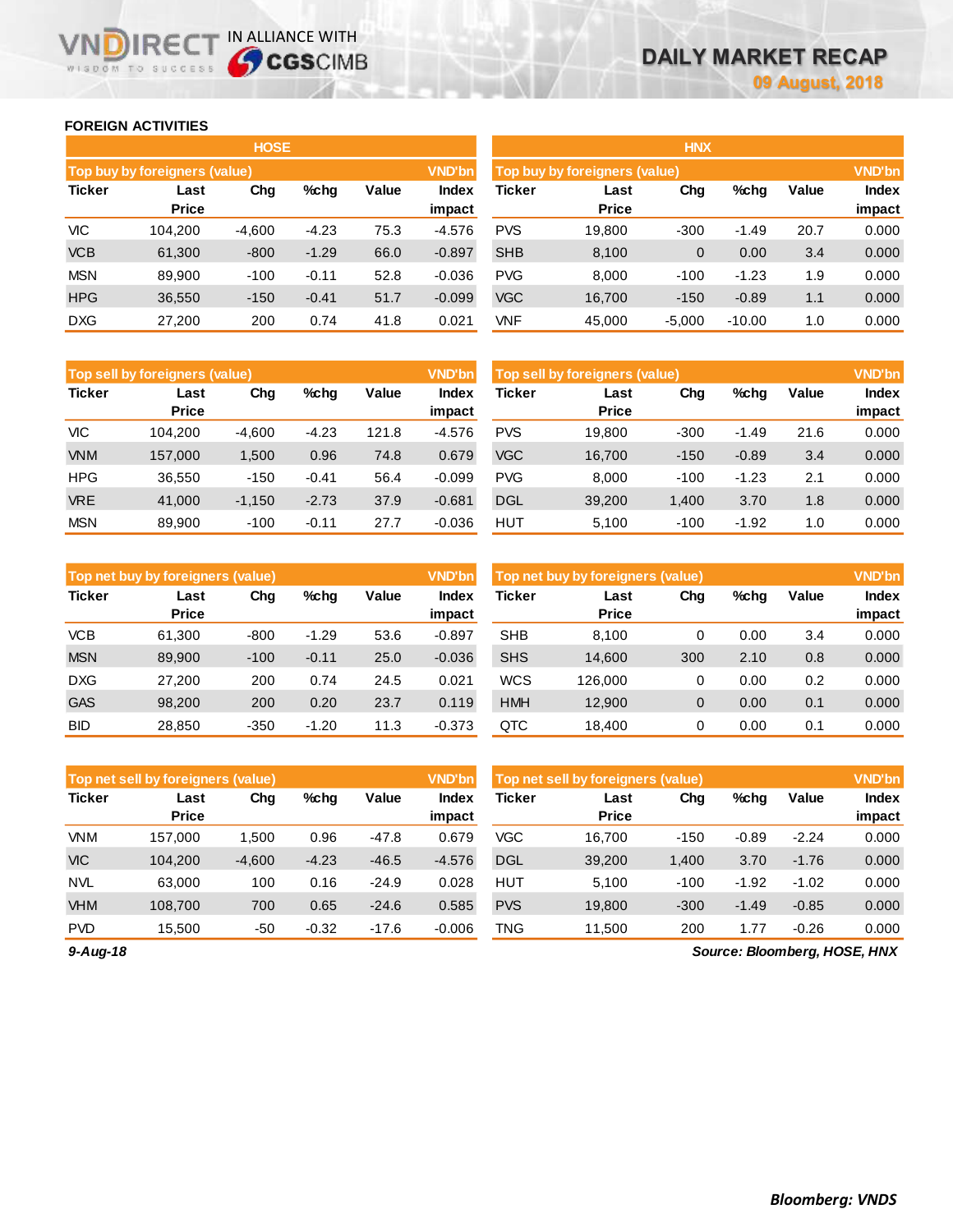# **DAILY MARKET RECAP**

**09 August, 2018**

# **TOP 60 MARKET CAP STOCKS SNAPSHOT ON HOSE**

VI

IR<sub>E</sub>

WISDOM TO SUCCESS

IN ALLIANCE WITH

| No. Ticker      | Price      |            | Price change (%) |            |                |                |            |      | Mkt. Cap Outs. Vol. Float ratio Avail. Fil Ave. daily vol. | P/E                      | P/B          | <b>ROE</b>    | <b>ROA</b> |
|-----------------|------------|------------|------------------|------------|----------------|----------------|------------|------|------------------------------------------------------------|--------------------------|--------------|---------------|------------|
|                 | <b>VND</b> | 1M         | 3M               | 6M         | <b>US\$mln</b> | <b>MIn'shs</b> | %          |      | $% (30 days-shs)$                                          | $\pmb{\times}$           | $\pmb{\chi}$ | $\frac{9}{6}$ | $\%$       |
| 1 VIC VM        | 104,200    | $-0.8$     | 2.6              | 61.2       | 14,286         | 3,192          | 49.3       | 21.2 | 1,549,411                                                  | 83.0                     | 7.4          | 10.8          | 1.7        |
| 2 VHM VM        | 108,700    | $-3.6$     | <b>N/A</b>       | <b>N/A</b> | 12,512         | 2,680          | 100.0      | 33.2 | 292,219                                                    | 46.3                     | 3.1          | <b>N/A</b>    | N/A        |
| 3 VNM VM        | 157,000    | $-6.0$     | $-15.1$          | $-17.8$    | 9,787          | 1,451          | 46.2       | 40.6 | 786,143                                                    | 25.8                     | 8.7          | 34.9          | 28.8       |
| 4 VCB VM        | 61,300     | 13.5       | 3.0              | 0.7        | 9,474          | 3,598          | 22.9       | 9.2  | 2,179,825                                                  | 19.5                     | 3.8          | 20.5          | $1.2$      |
| 5 GAS VM        | 98,200     | 23.5       | $-8.7$           | 1.4        | 8,073          | 1,914          | 4.2        | 45.5 | 557,085                                                    | 17.0                     | 4.4          | 27.5          | 17.8       |
| 6 SAB VM        | 208,000    | $-5.8$     | $-11.1$          | $-7.6$     | 5,730          | 641            | 10.4       | 39.3 | 70,106                                                     | 29.7                     | 8.5          | 31.2          | 21.9       |
| 7 BID VM        | 28,850     | 23.8       | $-17.6$          | $-10.7$    | 4,237          | 3,419          | 4.4        | 27.5 | 3,629,439                                                  | 12.3                     | 2.0          | 16.8          | 0.7        |
| 8 TCB VM        | 27,400     | $-3.9$     | N/A              | <b>N/A</b> | 4,115          | 3,497          | 100.0      | 0.0  | 1,910,858                                                  | 9.0                      | 2.0          | 24.3          | $3.2\,$    |
| 9 MSN VM        | 89,900     | 21.2       | $-5.4$           | 9.4        | 4,067          | 1,053          | 37.9       | 20.2 | 786,658                                                    | 16.7                     | 5.6          | 32.2          | 8.8        |
| 10 CTG VM       | 24,050     | 8.8        | $-19.8$          | $-1.8$     | 3,847          | 3,723          | 15.8       | 0.0  | 5,301,699                                                  | 11.5                     | 1.3          | 12.2          | $0.7\,$    |
| 11 VJC VM       | 150,200    | 15.1       | $-7.2$           | $-2.6$     | 3,494          | 542            | 53.2       | 5.6  | 635,882                                                    | 15.9                     | 7.7          | 67.1          | 19.7       |
| 12 VRE VM       | 41,000     | 11.1       | $-9.1$           | $-14.1$    | 3,348          | 1,901          | 100.0      | 17.2 | 1,258,179                                                  | 51.8                     | 3.0          | 5.7           | 5.6        |
| 13 HPG VM       | 36,550     | 2.4        | $-10.2$          | $-12.2$    | 3,335          | 2,124          | 55.8       | 10.3 | 5,282,773                                                  | 8.7                      | 2.1          | 30.1          | 17.6       |
| 14 PLX VM       | 62,900     | 14.4       | $-7.1$           | $-14.0$    | 3,131          | 1,159          | 6.3        | 9.1  | 535,552                                                    | 19.4                     | 3.9          | 18.3          | $6.0\,$    |
| 15 VPB VM       | 26,900     | $-0.7$     | $-13.2$          | $-12.2$    | 2,800          | 2,423          | 75.8       | 0.0  | 4,228,789                                                  | 10.1                     | 2.3          | 26.9          | 2.5        |
| 16 BVHVM        | 82,000     | 10.5       | $-12.8$          | 14.5       | 2,469          | 701            | 31.2       | 24.3 | 133,263                                                    | 45.2                     | 3.9          | 11.7          | 1.9        |
| 17 NVL VM       | 63,000     | 23.3       | 11.3             | 3.2        | 2,456          | 907            | 31.1       | 40.0 | 912,244                                                    | 24.9                     | 4.1          | 18.7          | 4.7        |
| 18 MBB VM       | 23,150     | 13.5       | $-11.7$          | $-4.7$     | 2,148          | 2,160          | 61.2       | 0.0  | 5,424,108                                                  | 11.0                     | 1.7          | 16.3          | $1.5$      |
| 19 MWG VM       | 114,400    | 9.0        | 8.0              | 2.1        | 1,587          | 323            | 85.7       | 0.0  | 575,040                                                    | 13.5                     | 4.9          | 43.9          | 13.7       |
| 20 HDB VM       | 36,400     | 3.4        | $-15.2$          | $-18.4$    | 1,534          | 981            | 100.0      | 2.8  | 1,506,482                                                  | 18.5                     | 2.5          | 14.9          | 1.0        |
| 21 FPT VM       | 42,800     | 6.6        | $-15.7$          | $-10.5$    | 1,128          | 614            | 81.7       | 0.0  | 964,211                                                    | 8.4                      |              | 28.6          | 11.4       |
| 22 ROS VM       | 41,000     | $-1.0$     | $-51.8$          | $-65.7$    | 1,000          | 568            | 27.0       | 46.7 | 600,132                                                    | 28.1                     | 2.2<br>4.0   | 14.7          | 8.4        |
| 23 STB VM       | 11,300     | 8.7        | $-16.3$          | $-24.4$    | 875            | 1,804          | 94.0       | 13.5 | 4,529,977                                                  | 13.7                     | 0.9          | 6.4           | 0.4        |
|                 |            | 2.7        |                  |            | 826            | 232            | 0.9        |      |                                                            |                          |              |               |            |
| 24 BHN VM       | 83,000     |            | $-22.4$          | $-40.1$    |                |                |            | 31.4 | 2,989                                                      | 29.9<br>14.0             | 5.1          | 17.3          | $6.7\,$    |
| 25 EIB VM       | 14,000     | $-0.4$     | $-9.1$           | $-4.8$     | 739            | 1,229          | 83.8       | 0.0  | 215,687<br>186,311                                         |                          | 1.1          | 8.6           | 0.9        |
| 26 TPB VM       | 25,400     | $-5.9$     | $-15.3$          | <b>N/A</b> | 726            | 666            | 95.3       | 0.0  |                                                            | 14.8                     | 2.2          | 15.9          | $0.8\,$    |
| 27 PNJ VM       | 96,000     | 16.4       | $-21.1$          | $-2.4$     | 669            | 162            | 64.1       | 0.0  | 467,892                                                    | 18.8                     | 3.2          | 34.4          | 20.0       |
| 28 SSIVM        | 29,600     | 6.5        | $-17.3$          | $-6.3$     | 636            | 500            | 76.7       | 44.4 | 4,089,514                                                  | 11.5                     | 1.6          | 14.4          | 6.9        |
| 29 HNG VM       | 15,500     | 34.8       | 78.2             | 134.8      | 590            | 887            | 44.7       | 56.2 | 3,786,971                                                  | <b>N/A</b>               | 1.2          | $-3.9$        | $-1.3$     |
| 30 DHG VM       | 100,400    | 1.3        | $-3.6$           | $3.5\,$    | 564            | 131            | 31.9       | 53.3 | 218,047                                                    | 24.9                     | 4.5          | 18.4          | 14.1       |
| 31 CTD VM       | 157,000    | 11.3       | 10.6             | $-13.3$    | 528            | 78             | 87.0       | 6.9  | 160,798                                                    | 7.7                      | 1.6          | 22.5          | 11.8       |
| 32 GEX VM       | 35,300     | 13.9       | 0.9              | 16.9       | 514            | 339            | 73.6       | 37.8 | 1,235,990                                                  | 11.7                     | 2.1          | 22.3          | $6.9\,$    |
| 33 KDH VM       | 29,700     | 0.0        | $-15.9$          | $-5.4$     | 495            | 388            | 76.5       | 4.6  | 140,819                                                    | 19.3                     | 1.8          | 10.0          | 6.0        |
| 34 REE VM       | 33,900     | 11.1       | $-6.1$           | $-8.9$     | 451            | 310            | 84.4       | 0.0  | 502,150                                                    | 6.4                      | 1.2          | 20.9          | 12.5       |
| 35 TCH VM       | 28,450     | 38.1       | 0.4              | 38.1       | 432            | 353            | 50.0       | 45.2 | 1,056,965                                                  | 26.4                     | 2.3          | 10.0          | 9.2        |
| 36 DXG VM       | 27,200     | 20.4       | $-10.7$          | 9.0        | 400            | 342            | 70.0       | 4.1  | 3,711,914                                                  | 9.5                      | 2.3          | 24.6          | 10.9       |
| 37 VCIVM        | 56,000     | $-0.5$     | $-26.6$          | $-5.5$     | 390            | 162            | 70.0       | 7.8  | 95,607                                                     | 13.1                     | 3.0          | 30.5          | 13.9       |
| 38 SCS VM       | 170,000    | <b>N/A</b> | <b>N/A</b>       | <b>N/A</b> | 365            | 50             | 99.1       | 36.4 | <b>N/A</b>                                                 | 26.1                     | 10.1         | 40.8          | 35.2       |
| 39 SBT VM       | 16,000     | 4.6        | $-8.6$           | $-7.0$     | 340            | 495            | 47.4       | 92.8 | 1,959,902                                                  | 15.2                     | 1.3          | 11.1          | 4.2        |
| 40 NT2 VM       | 27,000     | $-9.7$     | $-13.3$          | $-12.9$    | 334            | 288            | 32.1       | 27.3 | 310,271                                                    | 9.3                      | 2.1          | 19.5          | 8.5        |
| 41 GMD VM       | 26,300     | 8.5        | $-2.6$           | $-20.4$    | 326            | 288            | 59.6       | 0.0  | 386,001                                                    | 4.2                      | 1.3          | 29.8          | 16.8       |
| 42 HCM VM       | 56,600     |            | 11.4 -21.2       | $-30.1$    | 315            | 130            | 66.5       | 39.0 | 340,405                                                    | 9.2                      | 2.5          | 29.3          | 16.8       |
| 43 DPM VM       | 18,100     | 7.7        | $-3.2$           | $-16.6$    | 304            | 391            | 40.2       | 28.9 | 693,434                                                    | 12.5                     | 0.9          | 8.0           | 5.9        |
| 44 PAN VM       | 57,900     | 4.1        | $-9.5$           | 14.9       | 299            | 120            | 60.0       | 59.4 | 41,067                                                     | 15.4                     | $2.5\,$      | 16.5          | 7.6        |
| 45 HAG VM       | 7,430      | 48.6       | 41.5             | 14.3       | 296            | 927            | 63.8       | 39.8 | 11,516,630                                                 | <b>N/A</b>               | 0.5          | 0.5           | 0.1        |
| 46 KDC VM       | 33,300     | 0.0        | $-7.2$           | $-20.7$    | 294            | 206            | 41.7       | 28.9 | 94,614                                                     | <b>N/A</b>               | 1.1          | $-1.0$        | $-0.5$     |
| 47 PDR VM       | 25,250     | $-1.0$     | $-20.8$          | $-12.4$    | 289            | 266            | 37.8       | 42.0 | 855,926                                                    | 12.5                     | 2.3          | 19.7          | 5.5        |
| <b>48 VPIVM</b> | 40,900     | $-0.7$     | <b>N/A</b>       | <b>N/A</b> | 281            | 160            | 100.0      | 38.8 | <b>N/A</b>                                                 | 9.5                      | 3.5          | 38.8          | 13.1       |
| 49 VHC VM       | 69,000     | 21.1       | 16.9             | 32.7       | 274            | 92             | 38.5       | 60.3 | 150,744                                                    | 7.1                      | 2.2          | 22.7          | 12.3       |
| 50 CII VM       | 26,000     | 2.4        | $-14.3$          | $-23.8$    | 273            | 245            | 88.1       | 14.0 | 760,598                                                    | <b>N/A</b>               | 1.3          | 6.1           | $1.5$      |
| 51 NLG VM       | 29,650     | 2.2        | $-2.7$           | 6.4        | 267            | 210            | 63.3       | 0.0  | 367,250                                                    | 10.6                     | 2.1          | 19.1          | 7.9        |
| 52 PVD VM       | 15,500     | 20.2       | $-0.6$           | $-22.1$    | 255            | 383            | 49.4       | 28.2 | 1,778,464                                                  | <b>N/A</b>               | 0.5          | $-0.1$        | 0.0        |
| 53 PPC VM       | 18,150     | 6.5        | $-4.0$           | $-3.7$     | 250            | 321            | 24.7       | 33.7 | 218,106                                                    | 6.0                      | 1.0          | 16.1          | 10.8       |
| 54 DCM VM       | 10,900     | 6.9        | $-8.0$           | $-9.2$     | 248            | 529            | 24.4       | 45.0 | 403,993                                                    | 13.8                     | 0.9          | 8.7           | 4.9        |
| 55 KBC VM       | 11,850     | 5.8        | $-13.2$          | $-5.2$     | 239            | 470            | 75.4       | 31.8 | 1,971,683                                                  | 12.6                     | 0.7          | 7.5           | 4.0        |
| 56 YEG VM       | 197,000    | $-18.2$    | <b>N/A</b>       | N/A        | 232            | 27             | 100.0      | 0.0  | 14,968                                                     | 79.6                     | 15.4         | 29.0          | 11.6       |
| 57 PME VM       | 69,500     | $-2.1$     | $-3.7$           | $-2.5$     | 224            | 75             | 99.0       | 0.0  | 9,807                                                      | 16.0                     | 3.2          | 19.3          | 16.0       |
| 58 LGC VM       | 27,000     | 4.2        | 2.3              | 30.1       | 224            | 193            | <b>N/A</b> | 4.0  | 60                                                         | 31.4                     | 2.1          | 6.9           | 1.8        |
| 59 FRT VM       | 72,000     | 4.3        | $-19.7$          | N/A        | 210            | 68             | 92.4       | 1.8  | 19,485                                                     | 17.4                     | 6.1          | 42.9          | 6.8        |
| 60 PVT VM       | 17,200     | 17.8       | $-6.0$           | $-1.7$     | 208            | 281            | 42.8       | 15.1 | 154,552                                                    | 7.9                      | 1.3          | 12.6          | 5.0        |
|                 |            |            |                  |            |                |                |            |      |                                                            | <b>Source: Bloomberg</b> |              | 9 Aug         |            |